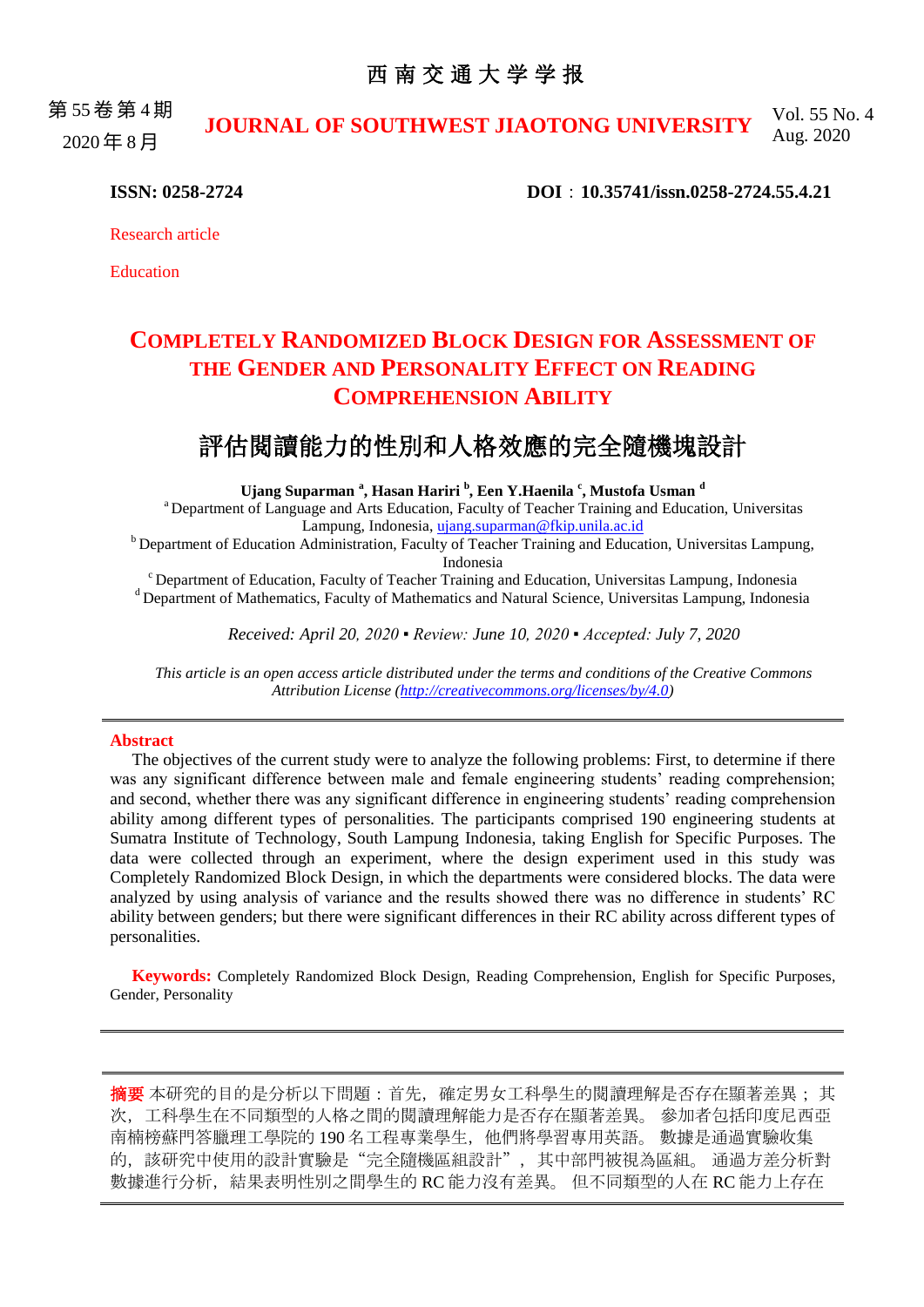#### 顯著差異

关键词**:** 完全隨機的模塊設計,閱讀理解,特殊目的英語,性別,個性

#### **I. INTRODUCTION**

This research was inspired by the large number of students in Sumatra Institute of Technology (ITERA) Indonesia. Each class comprised 90 students, male and female [1], from 13 departments and having different types of personalities. The focus of the English curriculum was on academic reading comprehension because the students were expected to be able to critically comprehend texts written in English, and to write simple scientific writing in English logically; in addition, they were also encouraged to be able to present ideas they had read, summarized and synthesized in English presentation as preparation for becoming professional or at least semiprofessional engineers whose goal was to develop Sumatra in particular and Indonesia in general. For that reason, they were expected to have high ability in academic comprehension, academic writing and academic presentation.

However, it was not an easy task to teach English for Specific Purposes (ESP) [2], [3], [4], [5], [6], [7], that is, English for engineering students from various departments. They needed materials which were suitable for all students coming from different departments, as well as activities that could be used to encourage them to learn very happily, easily, and successfully.

For the first step, since the students came from various departments, the researcher was interested in investigating the effect of students' departments on their reading ability. He was also interested in identifying the effect of gender and personalities on students' reading ability. To this end, the researcher formulated the following research questions: Does students' gender have any effect on their reading comprehension ability? Do students' personalities have any effect on their reading comprehension ability?

Then the researcher identified the students' departments and gender based on the student list from the academic division before they started to learn English. Their personality types were identified by using personality questionnaires.

Concerning reading comprehension, especially in an ESP class, there have been several researches carried out to improve students' reading ability [8], [9]. Vo et al. [9] found that that there has been a gap between what the graduates need and what they received in their university. Consequently, their English abilities did not meet the needs of their workplace. The authors suggested that the university reconsider the design of teaching materials and the professional development of the teachers so that the graduates could participate in their workplace effectively.

Reading comprehension involves critical thinking. There is no reading comprehension without using critical thinking. Meanwhile, critical thinking itself has been defined in many ways. For example, Paul [10] defined critical thinking as learning how to ask and answer with analysis, synthesis, and evaluation. Critical thinking happens when readers intend to analyze, evaluate, interpret, or synthesize information and apply creative ways of thinking to provide an argument, overcome a problem, or draw a conclusion [11]. Buphate and Esteban [12] emphasized the importance of students' learning English and practicing more critical thinking tasks and approaches in the classroom for them to be competitive in the real world. Similar to the critical thinking concept, other authors used creative thinking or creative practice terms [13], [14], [15], [16], [17], [18], [19], [20], [21], [22], [23]. Although the authors define critical thinking, creative thinking, or creative practice in different ways, the essence is relatively the same, that is, they emphasize the importance of improving students' abilities and competencies to analyze, synthesize, interpret and create meaning based on observable and/or perceived data. They agree that such abilities and competencies should be applied to improve students' mastery in all four language skills – listening, speaking, reading and writing.

Reading comprehension is the process of making meaning through two major activities communication and involvement with written text [24]. This process of making meaning becomes a responsibility of not only the reader and the text but also situations that occur within a wider community [25]. Similarly, Duke [26] defined comprehension as the series of activities where readers create meaning by communicating with the text by means of three variables: (a) a mixture of prior knowledge and experience, (b) facts in the text, and (c) the opinions of readers about the text. In other words, Duke [26] underlined the importance of a mixture of prior knowledge and experience in order to comprehend ideas conveyed in a text. Other authors consider reading comprehension as a series of activities to produce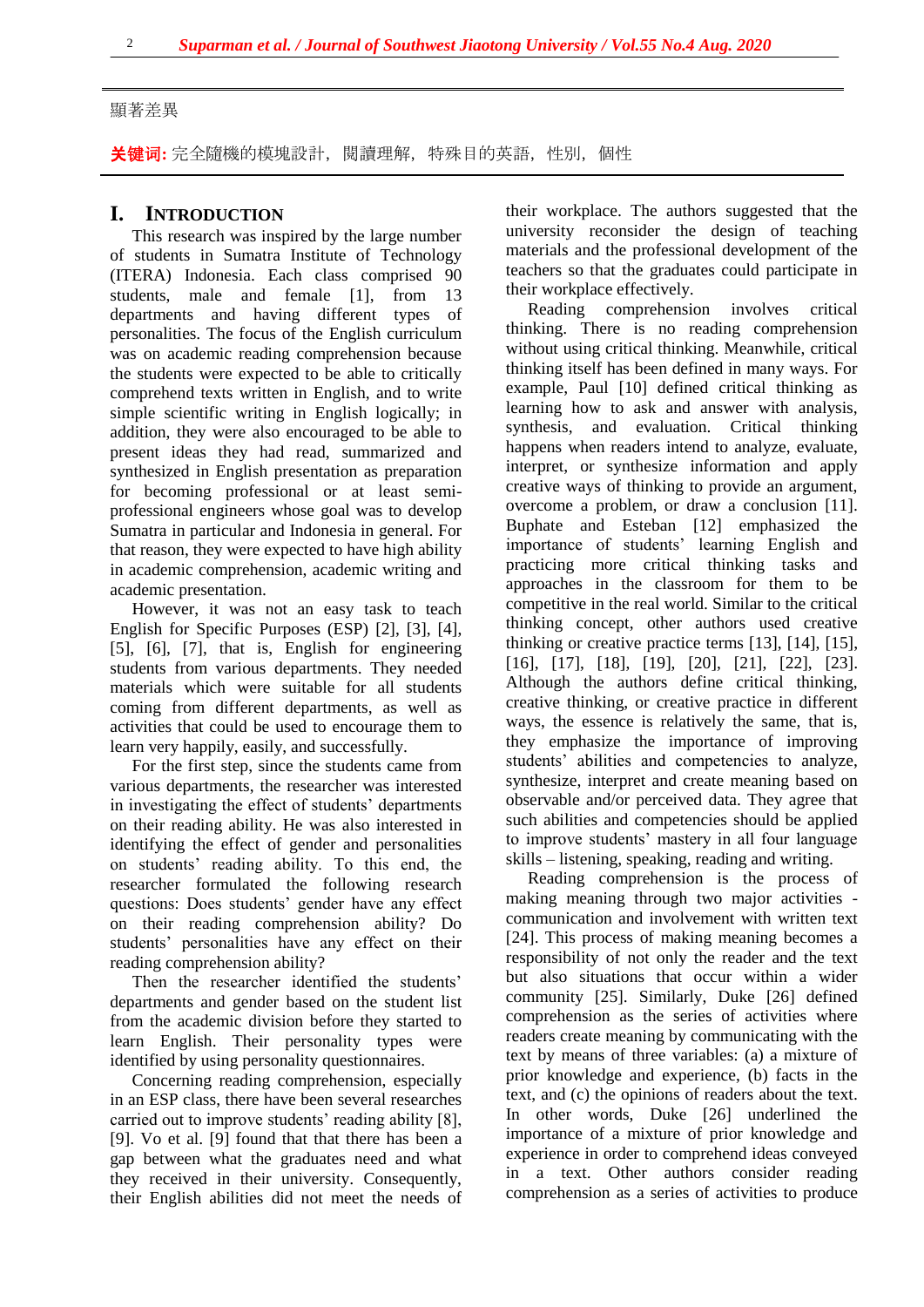meaning based on a text [27], [28]. According to them, the purpose of reading is not to get meaning from single words or sentences, but to get an understanding of the text instead. Psychologically, the product of reading is the mental description of a text meaning that is integrated and unified with the readers' existing knowledge. This psychological mental description is known as a mental model [29] or a situation model [27].

In the Indonesian context, many studies on ESP have been carried out but on relatively more general issues. Very little attention has been paid to the effect of students' gender and personalities on their achievement in English. For example, Poedjiastutie and Oliver [30] carried out a study on the pedagogical difficulties in ESP courses in an Indonesian English as a Foreign Language (EFL) atmosphere. They discovered that common English in ESP classroom contexts still has control over the amount of a particular substance of ESP itself. Another example is the research by Indrasari [31], emphasizing the pre-service training for ESP teachers. She used a project-based activity as an effort to deal with the necessaries of successful ESP teaching for the nonprofessional teachers. Similar research carried out by Askar [32] focused on problems that people are talking and thinking about pertaining to ESP teaching and the future possibility of ESP which includes the development of professional ESP-teachers. His findings dealt with the future of ESP teaching in Indonesia. However, none of the studies above paid attention on the impacts of students' gender and personalities on their achievement. This might be caused by the belief that such variables were not related to the students' success in ESP in particular and EFL in general.

Lecturers in universities should find ways to make reading activities and ESP classes more, motivating, challenging and encouraging for students. The current study used authentic materials relevant to each department which were browsed by the students themselves, from international journals [33], [34], [35], [36], [37]. In addition, it also used student-centered learning where students were more active than the lecturers [38], [39], [40], [41]. Student activities were assessed using authentic assessment so that it can reflect the students' real ability [39], [42], [43]. Weda [44] carried out an investigation on demotivating teaching using regular activities in EFL classroom especially in Indonesian context based on four major demotivating factors – English teachers, materials, classroom management and methods that teachers use. Out of the four factors, the author identified top 10 items that make classroom activities demotivating; among these are

the following: the teachers do not support students to take part in the classroom activity; the teachers do not encourage students to share information in English; the teachers do not behave in a pleasing manner; the teachers tend to educate them without taking into consideration the students' personalities and the learning outcomes; the teachers are not enthusiastic; the teachers use teacher-centered approach or learning; and teaching materials are not suitable for students' interests. To response to these demotivating classroom practices the current study used authentic materials browsed by the students themselves that were relevant and based on their own departments and interest; student active learning, and authentic assessment.

#### **A. Gender**

Gender refers to a wide range of attributes such as economy, society, politics, and culture and chances pertaining to becoming females and males [45]. However, the definition of gender varies among cultures and has potential to change over time. Jhpiego [45] further defines gender as a sociocultural expression of certain characteristics and positions relating to particular groups of men, women and children with reference to their sex and sexuality. Another author defines gender as an individual idea of oneself as male or female (or rarely, both or neither) [46]. This idea is closely associated with the idea of gender position, which is usually considered as the superficial appearance of personality that shows the gender indicator. According to Ghosh [46] gender indicator, in almost all situations, is self-identified, as a result of a mixture of inherent and extrinsic or environmental domains.

By contrast, gender position refers to appearance within a community of overt facts such as behavior and appearance. For instance, if an individual considers himself a male and is most pleasing referring to his personal gender in male terms, then his gender identity is male. However, his gender position is male only if he shows typical male characteristics in behavior, dress, and/or mannerisms. Another similar definition of gender is that it refers to five components: a set of positions, duties, rights, expectations and obligations that are related to being male or female culturally or socially [47]. In addition, it also includes the control relations between and among females and males, and girls and boys. It is based on commonly accepted beliefs and expected behavior within a society or culture about male and female noticeable qualities and positions. In short, it can be summarized that gender is an attribute that someone has that can be a combination of internal and external or environmental factors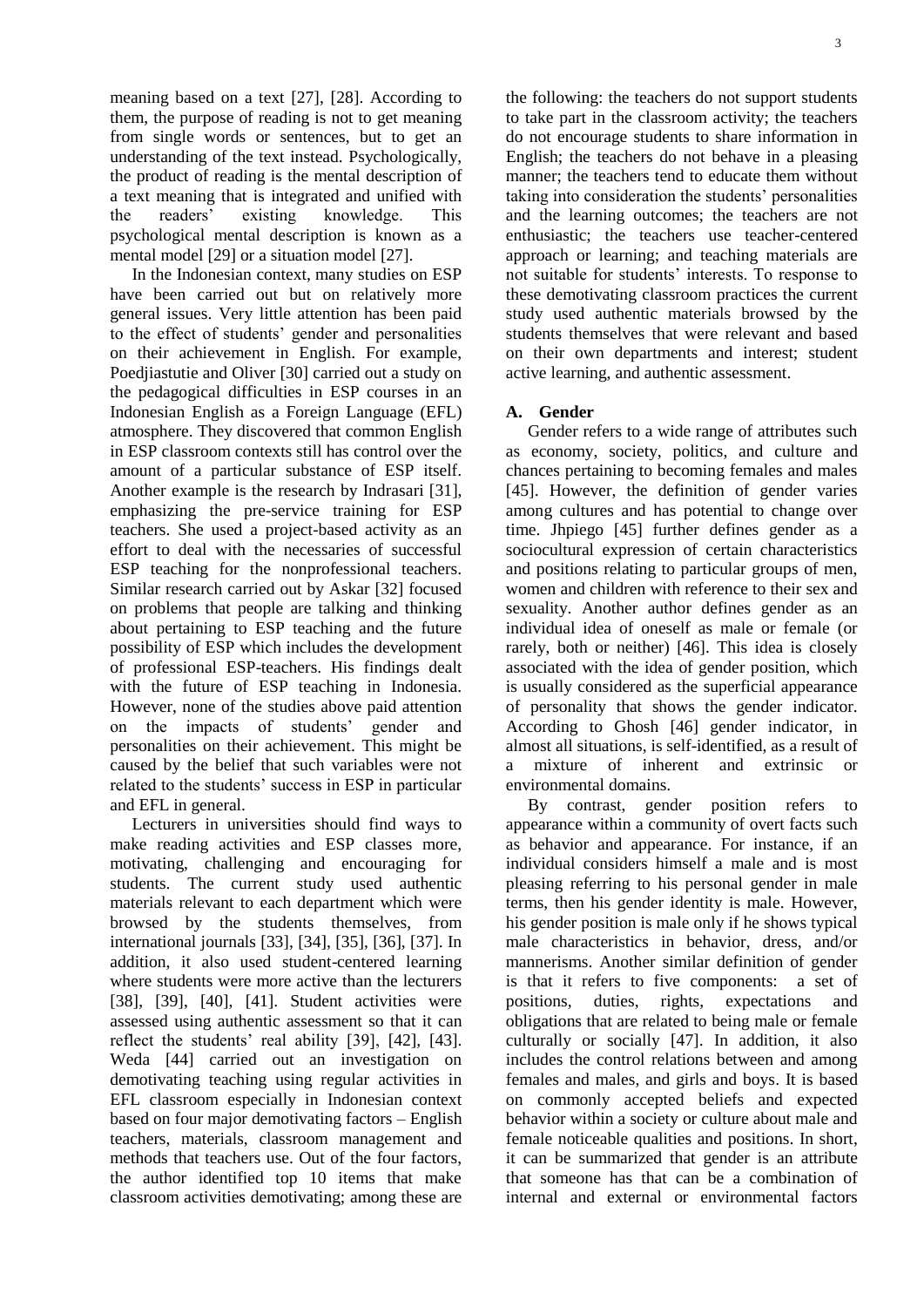which determine whether someone belongs to male or female. Some researchers, like Seifoori [48] have carried out studies on the effect of gender on students' language performance. The author has found that there were some differences in the use of metacognitive strategies among the participants with different departments but he did not find differences in the use of metacognitive strategies between males and females except in the use of self-evaluation strategy that females less often use. As an implication, the author recommends that ESP students should be prepared more on the use of metacognitive strategies.

#### **B. Personality**

Encyclopaedia Britannica [49] defines personality as one's way of thinking, feeling, and behaving which includes moods, attitudes, and opinions. Personality is most clearly expressed in communications within society. Personality includes behavioral features, both existing naturally and/or learned, that distinguishes one individual from another and can be observed in people's interaction with their surroundings and social groups. Encyclopaedia Britannica [49] states that there are many ways to define personality; but in psychology, personality has two primary meanings that have gradually developed. Firstly, it refers to the unchanging differences between people: in this sense, personality research concentrates on categorizing and describing firmly fixed human psychological features. The second meaning underlines those qualities that make all people similar and that differentiate human beings, psychologically, from other creatures. Another aspect of personality leads experts to discover these patterns among all human beings that define our essence, as well as the factors that influence human development. Cherry [50] defines personality from a psychological perspective as the typical patterns of thoughts, feelings, and behavior that make one person different from another. Although the personality has been defined in many ways, the essence is similar; the noticeable qualities of a person that determine their ways of thinking, behaving, interacting with others, and learning that makes an individual unique.

In the current study, there were four personality types identified: choleric, sanguine, melancholic and phlegmatic [51]. Each of the four personality types has its own characteristics; strong points and weak points. A choleric person is considered as an individual whose testosterone is dominant. A choleric person has a strong will; is busy, energetic and happy; and easily gets angry and annoyed [51], [52]. In addition, a choleric person is also identified as independent; practical; confident and decisive; visionary; having a lot of ideas; a designer; focused; very physically and mentally dynamic; strong and healthy; and rarely panics under pressure. Since a choleric person is very attentive to the larger view of things, he/she often tends to ignore details and not analyze, which may cause him/her to make decisions too quickly.

The second type of personality defined is sanguine. A sanguine person tends to be lively, sociable, carefree, talkative, and pleasure-seeking [51], [53]. They can also be kind and loving as well as hopeful. It is easy for them to be confortable around new people because of their sociable nature, as well as their being original, clever, and skilful; this also allows them to form many opinions. A person with a sanguine personality tends to be less responsible and more likely to change activities, jobs, and lovers. Because of this, a person of this type may have trouble in doing the tasks assigned to him/her and may at times be continuously late or forgetful. A sanguine person is socially extroverted. Apart from being attractively energetic, enthusiastic, and talkative, they are also frankly emotional. But sanguine people have weaknesses, such as they easily get bored and tend to talk more than listen to others. The next type of personality is melancholic. A melancholic person [51], [54] can be easily identified by the following characteristics: he/she is a reflective and deep thinker, not humorous, serious, not interested in superficial things, talented, creative and artistic, introverted, not comfortable being in a large crowd, well organized, and has high standards. Melancholic people have some weaknesses, such as being pessimistic, having a low self-image, tending to remember unpleasant events more often than happy ones, setting hardly reachable goals for their family and children, and not be willing to take on new responsibilities and projects. The last type of personality is phlegmatic. A phlegmatic person [51], [55] is known for having the following characteristics: introverted, quiet, gentle, not willing to argue or state his/her opinions in a forceful way, submissive, avoids conflict, wants peace, ready to tell others that he/she is wrong just to avoid an escalation in any unfriendliness, tends to blame themselves a lot, extremely trustworthy, tends to postpone decisions with others when possible, and prefers to spend time alone.

### **II. METHODS/MATERIALS**

This research study uses a completely randomized block design, with a factorial treatment structure. Gender and personality are considered as factors and department as the block, i.e., an external variable that cannot be controlled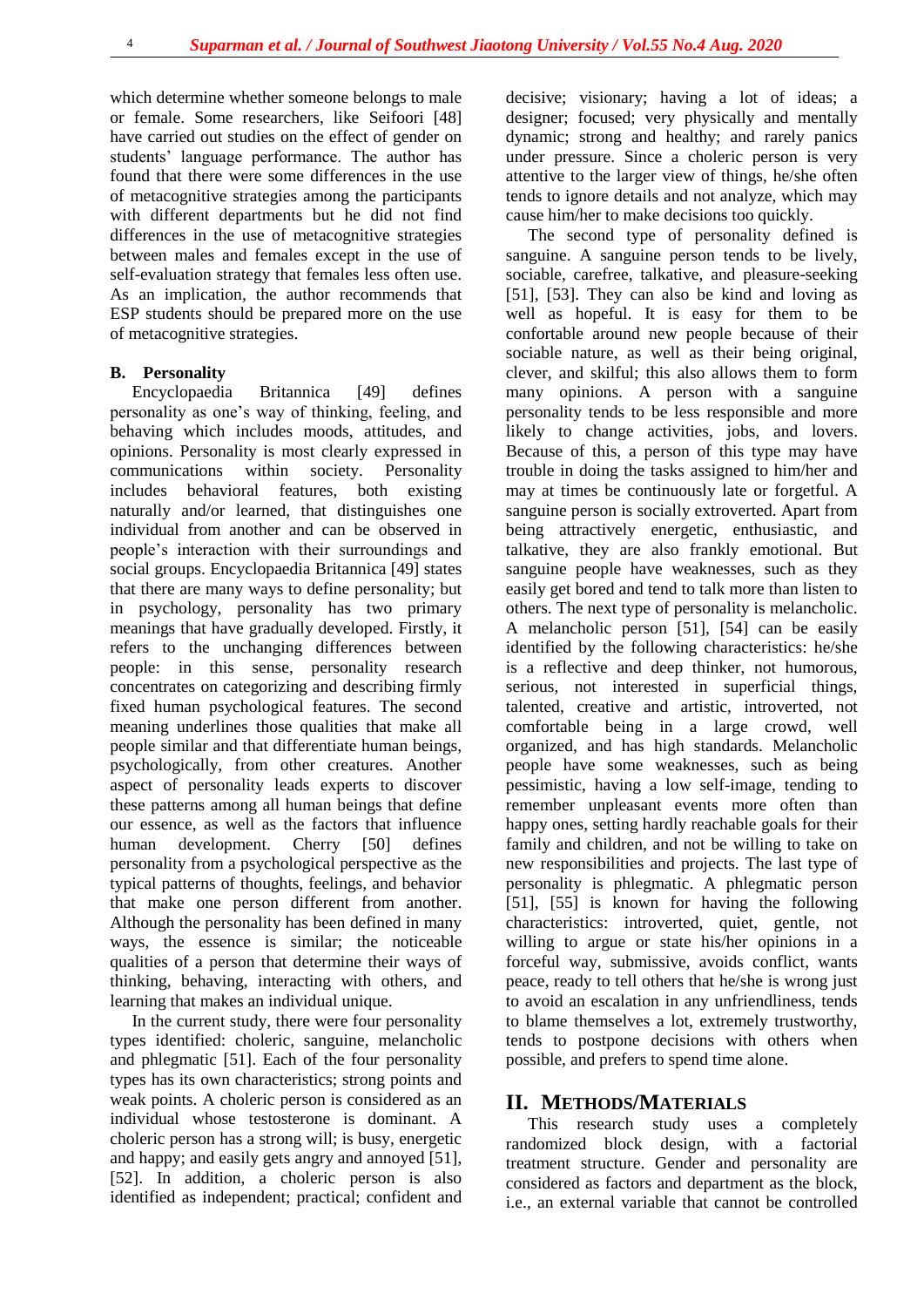by the study. It is one of the simplest experimental designs from the standpoint of assigning treatment levels to different subjects or experimental units and data analysis [56], [57]. According to the authors [56], [57], one of the advantages of the completely randomized block design is that the experimental units available for use are as homogeneous as possible in each block. In other words, there is no source of variation that can be recognized among the experimental units under any grouping or arrangement. Furthermore, there are three other advantages of using the completely randomized block design: flexibility, as it allows the use of any number of treatments and replications; simplicity, as it is simple despite unequal replication and is not complicated even when some information is missing; and maximum degree of freedom. Of course, the design also has disadvantages, and its low level of precision, if the experimental units are different in any way, is the biggest disadvantage. In order to overcome this disadvantage, the units can be grouped into blocks of homogeneous units resulting in heightened level of precision [56]. It is not always easy in statistical practice to obtain completely homogeneous experimental units. Usually, experimental units are grouped based on a stratification factor (clinical population categorized based on patient's age, degree of disease, and others). An increase in efficiency, compared to the completely randomized experiment, is possible by grouping the experimental units into blocks, provided that we have this prior information. In such a case, the experimental units are classified together in homogeneous groups (blocks), and then the treatments are randomly applied to the experimental units within each block. Consequently, the block effect, that is, differences between the blocks, can now be sorted out from the experimental error. This makes precision higher. The strategy of building blocks will make variability within each block as small as possible and variability among blocks as high as possible [58].

To determine whether there was an effect of gender, personality, and interaction of gender and personality with departments as a block, the model is as follows:

$$
RC_{ijkl} = \mu + D_i + G_j + P_k + GP_{jk} + \varepsilon_{ijkl} \qquad (1)
$$

where RC is reading comprehension;  $\mu$ , grand mean;  $D_i$ , the effect of i<sup>th</sup> level of department;  $G_j$ , the effect of j<sup>th</sup> level of gender;  $P_k$ , the effect of  $k^{th}$ level of personality; and  $GP_{jk}$ , the interaction of  $j<sup>th</sup>$ level of gender and  $k^{th}$  level of personality;  $\varepsilon_{ijk}$ , the error term.

#### **C. The Experimental Plan**

Each treatment, in a completely randomized block design, is to be randomly assigned to several experimental units within each block. The block is the departments where the students studied. There were four departments involved in this study: Geometric Engineering, Civil Engineering, Urban Planning Engineering, and Informatics Engineering. There are several ways to do this. In this study, the randomization used random number, namely each treatment combination are assigned to each block. The current study underpins the student at four departments (as stated above); student gender, two (male and female); and student personality, four (choleric, sanguine, melancholic, and phlegmatic). This study was conducted in Sumatra Institute of Technology (ITERA), South Lampung Indonesia. The participants comprised 190 engineering students taking ESP in the second semester - (2 times 100 minutes per session in every week). The students came from various regions throughout Indonesia. They had science majors when they were studying at senior high schools. ITERA only recruits new students from science majors in the secondary schools. To conduct the research with four departments, two genders and four types of personalities, this experiment required 32 experimental units which were numbered from 1 to 32.

#### **III. RESULTS AND DISCUSSION**

This study was intended to investigate the effect of departments, gender and personality on engineering students' English reading comprehension. The research questions whose answers were sought comprised the following: first whether there was a difference in student reading comprehension ability among different departments; secondly whether there was a difference in student reading comprehension ability between genders; and finally whether there was a difference in student reading comprehension ability among students with different personality types. The results of the data analysis for each question are described in detail in the following section.

| Table 1.                                   |
|--------------------------------------------|
| Analysis of variance for testing the model |

| Source    | DF  | Sum of  | Mean   | <b>F-test</b> | D-       |
|-----------|-----|---------|--------|---------------|----------|
|           |     | squares | square |               | value    |
| Model     | 10  | 4704.45 | 470.44 | 26.94         | < 0.0001 |
| Error     | 179 | 3126.27 | 17.46  |               |          |
| Corrected | 189 | 7830.72 |        |               |          |
| total     |     |         |        |               |          |

 $R^2 = 0.6008$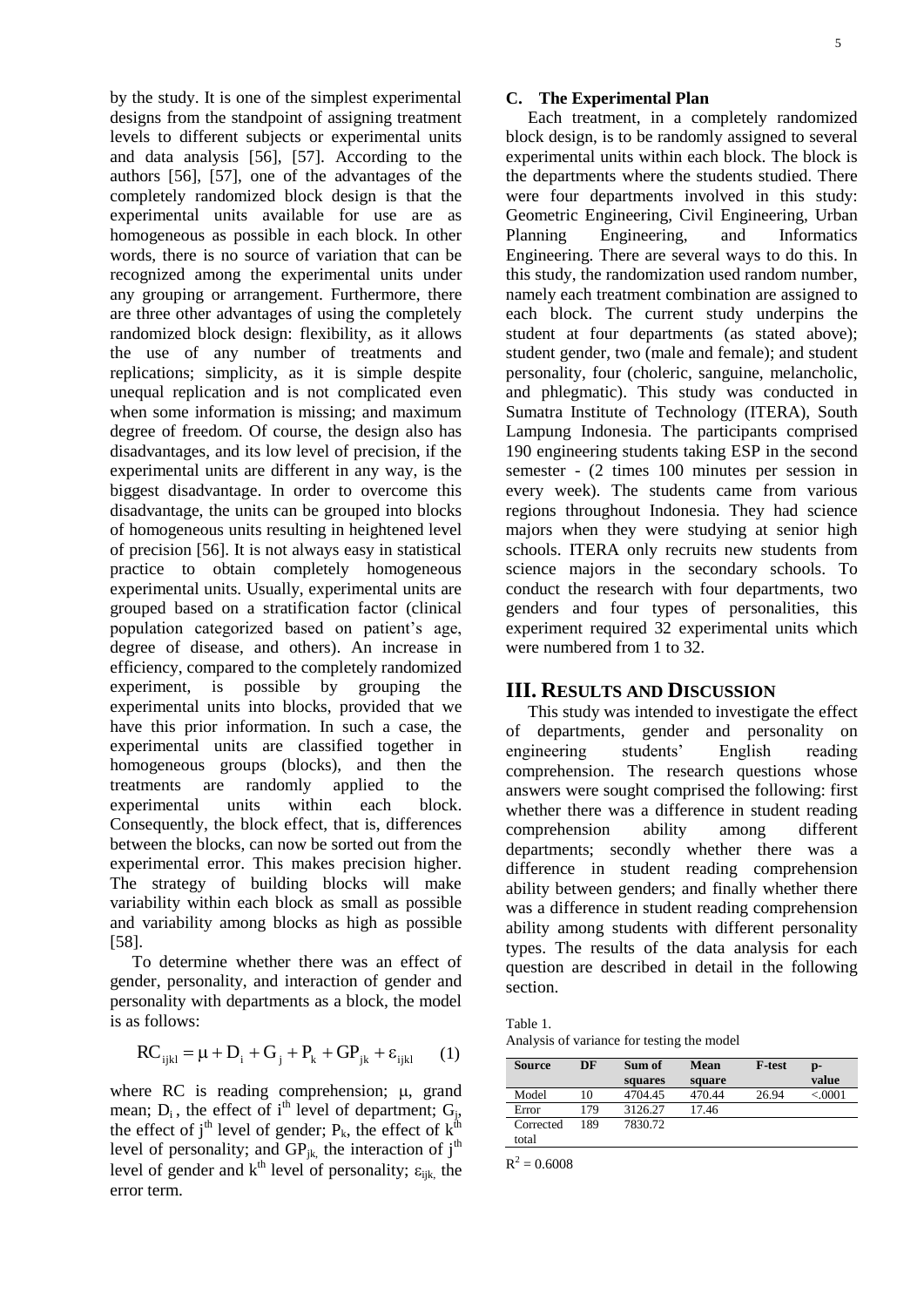First of all, to determine whether the model can be used to explain RC, the null hypothesis is that the model is not significant.

From Table 1 above, the test statistics is that Ftest - 26.94 with p-value <0.0001; therefore, the null hypothesis is rejected and we could conclude that the model is very significant.  $R^2$ - 0.6008 means that 60.08% of the variation of RC can be explained by the model.

#### **A. The Effect of Students' Gender on Their Reading Comprehension Ability**

The first research question was put forward to investigate whether there was an effect of student gender on their reading comprehension ability. The null hypothesis is that there is no difference between genders.

Table 1 shows that, the analysis of variance for testing the model, the F-test is 26.94 with the pvalue is <0.0001, and conclude that the model is very significant. With R-squares is 0.6008, this means that 60.08% of the variation of reading comprehension can be explained by the model. And in line with the results, it can be inferred that the model can be used for further analysis. The following table shows the effect of gender on student RC ability.

Table 2.

Analysis of variance

| <b>Source</b> | F | Sum of<br>squares | Mean<br>square | <b>F-test</b> | $\mathbf{D}$<br>value |
|---------------|---|-------------------|----------------|---------------|-----------------------|
| Dept          |   | 35.146            | 11.715         | 0.67          | 0.5710                |
| Gender        |   | 50.574            | 50.574         | 2.90          | 0.0906                |
| Pers          |   | 4556.584          | 1518.862       | 86.97         | < 0001                |
| Gender*Pers   |   | 62.1431           | 20.714         | 1.19          | 0.3165                |

Table 2 shows that the departments as a block is not significant different with F-test  $= 0.67$  with pvalue is  $0.5710 > 0.05$ . The test for the effect of Gender shows that the F-test is 2.90 with p-value is  $0.0906 > 0.05$  and consequently there is no significant different between male and female student in RC, this result also in line with distribution of RC across gender (Figure 1). The test for the effect of Personality shows that the Ftest is 86.97 with p-value is < 0.0001 and consequently there is significant different among personalities in RC, this result also in line with distribution of RC across personalities (Figure 2). The test for the effect of interaction between Gender and personalities shows that the F-test is 1.19 with p-value is 0.3165 >0.05 and consequently there is no significant interaction between Gender and Personality in RC, this result also in line with distribution of RC across gender and personalities (Figures 3 and 4). Each student in each gender had the same or similar possibility to be successful or unsuccessful readers.



Figure 1. Box plot of the distribution of RC based on gender

The results of F-test above also appeared in Figure 2, Box Plot, where the effect was relatively the same. In other words, gender did not affect the students' reading comprehension ability. Both male and female students had the same opportunity to be successful or unsuccessful in reading comprehension. This can be seen from the lowest scores and highest scores in both genders which were similar. Although there were some scores which were very high, they were considered outliers. Based on these findings, it can be interpreted that equality between men and women involves the concept that all mankind not only men but also women have the same freedom to develop their personal abilities and to freely choose without any restrictions predetermined by stereotypes, rigid gender roles and unreasonable opinions or feelings [59].

These findings were also similar to the previous research [60], [61] investigated whether learners' gender could differentiate their reading comprehension and use of reading strategies in descriptive and narrative macro-genres. The researcher found that there was no statistically significant difference between male and female students' reading comprehension in these macrogenres. It was also shown that there was no significant difference observed between male and female learners in the overall use and employment of reading strategies in the descriptive and narrative macro-genres. Likewise, Deveci and Nunn [61] conducted research on the development of students' emotional intelligence in project-based course. They found no statistically significant difference between male and female in their emotional development.

By contrast, Adel and Enayat, [62] and Arellano [63] found different results. Adel and Enayat [62], who investigated gender representation and stereotyping in ESP textbooks in Iran, found that male students were more active and competent in technology and tourism. Further,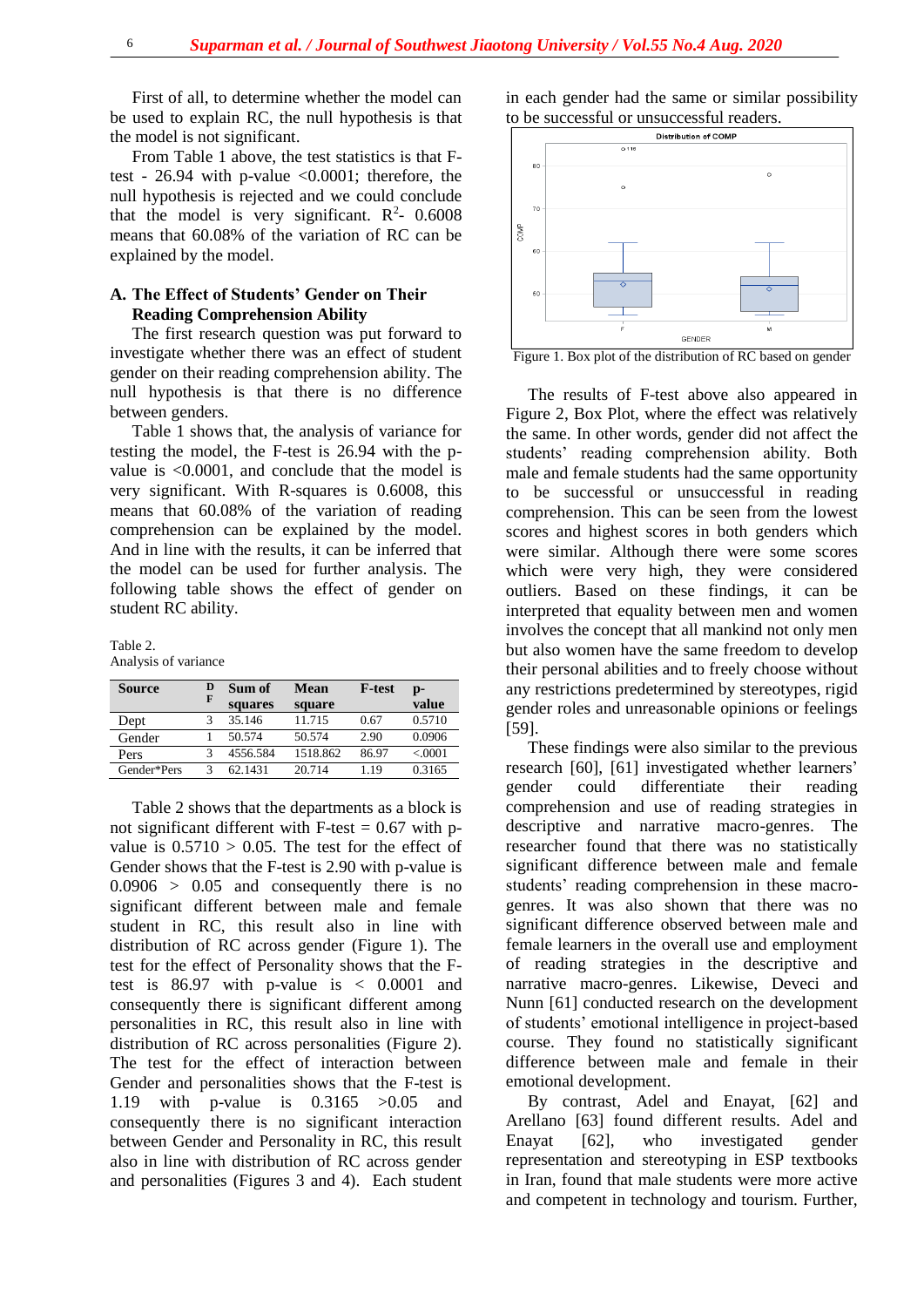men were more frequently presented in workplaces and shown as breadwinners in commerce, nursing, and technology. This might have been caused by sociocultural aspects which might be different from those in the Indonesian context. Similarly, Arellano [63], who investigated male and female students' reading ability, found that female students got better global results than their males counterparts. Female students also got better scores in the specific objectives: identifying specific information, emphasizing general information, understanding the structure of text, and inferring contextual meaning.

#### **B. The Effect of Personality on Engineering Students' Reading Comprehension**

The final research question was whether there was a difference in engineering students' reading comprehension ability among the types of student personality. The null hypothesis is that there was no difference among personalities in students' reading comprehension. The results of F-test for personality are shown in Table 3 below.

Table 3.

The results of Tukey's studentized range (HSD) test for reading comprehension

| <b>Personality</b><br>comparison | <b>Differences</b><br>between | Simultaneous 95%<br>confidence |       |  |
|----------------------------------|-------------------------------|--------------------------------|-------|--|
|                                  | mean                          | <b>Lower limits</b><br>Upper   |       |  |
|                                  |                               | limits                         |       |  |
| $Ch-M$                           | $5.96*$                       | 3.79                           | 8.14  |  |
| $Ch-S$                           | $11.23*$                      | 9.14                           | 13.33 |  |
| $Ch$ - $Ph$                      | $12.21*$                      | 9.87                           | 14.56 |  |
| $M-S$                            | $5.27*$                       | 3.11                           | 7.43  |  |
| $M - Ph$                         | $6.25*$                       | 3.85                           | 8.65  |  |
| $S - Ph$                         | 0.98 <sup>ns</sup>            | $-1.35$                        | 3.31  |  |

Note: \* means very significant

The results of the data analysis, as set out in Table 3, show that there were significant differences between the different types of personalities. The six categories of comparison between choleric and melancholic; choleric and sanguine; choleric and phlegmatic; melancholic and sanguine; melancholic and phlegmatic; and, finally, sanguine and melancholic people showed a significant difference.

The results of the F-test are reflected in Figure 3. As Figure 3 demonstrates, all the pairs of personalities showed significant differences in the students' reading comprehension ability. Choleric students showed the highest ability to read authentic materials taken from international journals that were relevant to their disciplines. By contrast, phlegmatic students showed the lowest ability. These differences may be related to the nature of their personalities — choleric people display firm intention, high self-confidence, and fast problem-solving skills and are brave to taking risks, whereas phlegmatic people tend to have less firm intention, low self-confidence, and low problem-solving skills and are reluctant to take risks.



Figure 2. Box plot of the distribution of RC based on personality

Another interpretation of these findings is that personality plays an important role in education because it may lead to differences in knowledge, comprehending ideas, recalling facts (lower-order thinking skills) from Bloom's Taxonomy [64], and in application, analysis, synthesis, and evaluation (higher-order thinking skills) [65]. By considering the effects of students' personalities, lecturers may help students to be more successful in comprehending, analyzing, synthesizing, and creating new ideas based on the texts they are reading, or, in other words, in developing higherorder thinking skills to improve their success in learning. Unfortunately, based on informal interviews with the lecturers, almost all of them never pay attention to their students' personalities.

#### **C. The Interaction of Gender and Personality**

With regard to the interaction of gender and personality on the students' reading comprehension ability, it was found that, although there were significant differences between the different types of personalities and the students' reading comprehension ability, there was no interaction between gender and personality. This finding is shown in the following figure.

Figure 3 shows that the students' comprehension ability significantly differed between the various types of personalities (choleric, melancholic, sanguine, and phlegmatic). As the figure shows, choleric students achieved the highest scores on reading comprehension ability of choleric students was significantly different from that of melancholic. The reading comprehension ability of melancholic students was significantly different from that of phlegmatic, whereas the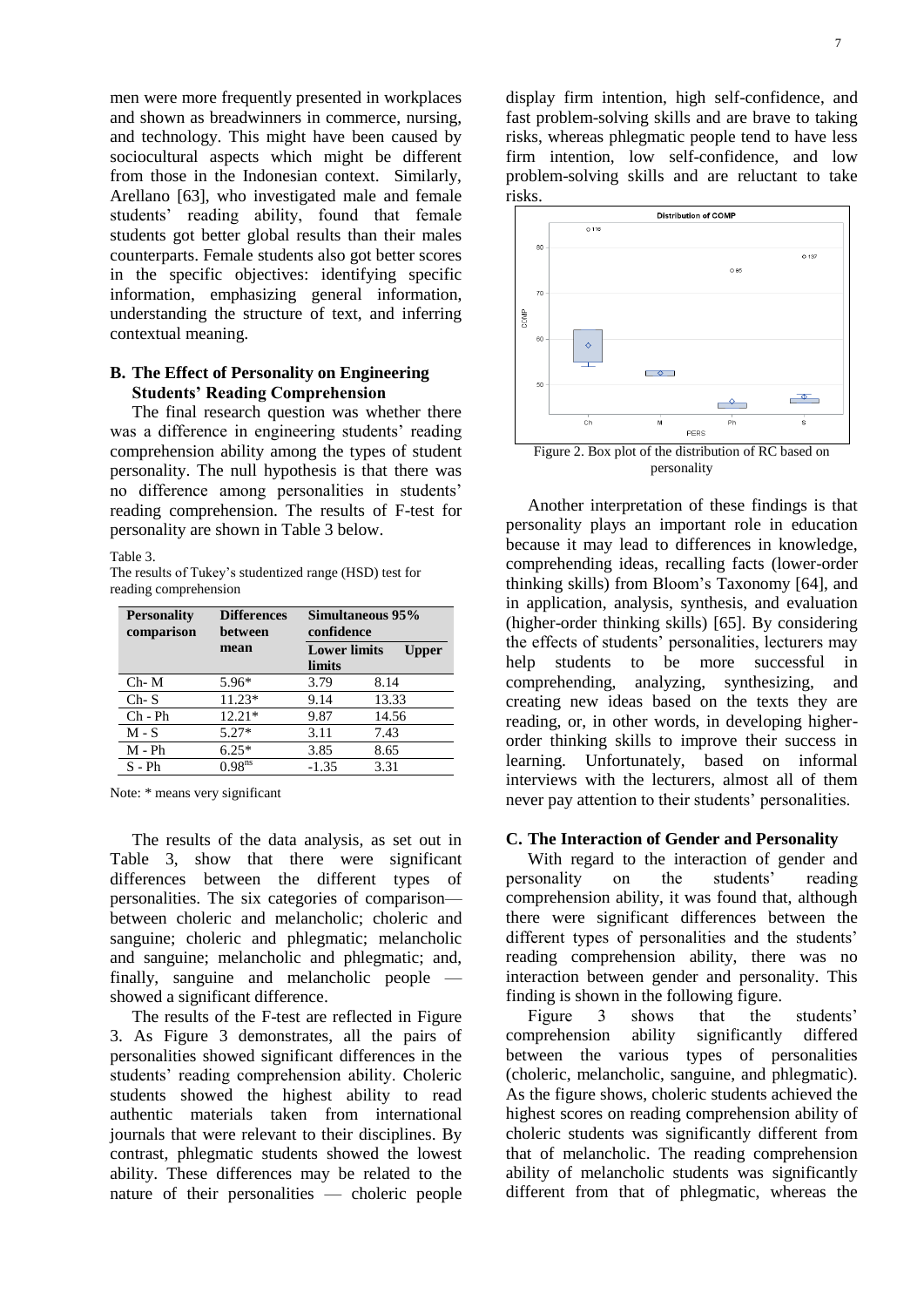reading comprehension ability of phlegmatic students tended to be similar to that of sanguine students. When the spread of the scores was analyzed, it was found that the reading comprehension ability scores of choleric students were more widely spread than those of the melancholic, sanguine, and phlegmatic students. In contrast, the reading comprehension ability of melancholic, sanguine, and phlegmatic students tended to be similar, with their scores gathered together in a small plot.



Figure 3. Box plot of the interaction of gender by personality

The interaction between gender and personality is shown in Figure 4. Figure 4 shows that the differences between gender (male and female) on reading comprehension ability are small, with the lines showing the scores of male and female students almost attached to each other. This suggests that the opportunity of both male and female students to obtain higher scores on reading comprehension ability, using authentic materials, is similar. They have the same right and opportunity to be successful in reading comprehension ability.



Figure 4. Interaction between gender and personality

#### **IV. CONCLUSION**

Based on the results of the data analysis, the following conclusions on students' reading comprehension ability can be drawn: neither the students' departments nor their gender have an effect on their reading comprehension ability.

Some limitations of the current research have been found. The number of male and female participants was not balanced. This was due to the

fact that almost all the departments at ITERA are dominated by male students, which might be a result of the nature of its departments—many are engineering. Engineering tends to be a maledominated field. At least in Indonesian context, majority (if not all) of all engineering institutions are male dominated. Consequently, engineering positions in companies are also male dominated. The second limitation is that the time allocation for ESP courses is limited to a two-hour session each week for one semester. Although this course was found to be effective in improving students' English ability, especially reading comprehension, unfortunately, their academic writing and academic presentation ability as well as the sustainability of these skills is still relatively low

The following recommendations are proposed: First, future researchers should try to balance the number of male and female participants so that the effect on students' reading comprehension ability can be convincingly established. Second, given that English plays an important role in higher education, particularly at ITERA, it is recommended that the ITERA authority allocate more time for ESP so that students can be more adequately served in all English language skills (listening, speaking (presentation), reading, and writing). Finally, and above all, it is recommended that all lecturers pay attention to students' personalities so that they can more optimally serve their students. Decision makers at ITERA should also design the ESP curriculum taking different student variables into consideration, particularly their personalities.

#### **ACKNOWLEDGMENT**

The author thanks the Rector, the Dean of Teacher Training and Education Faculty, and Director of the Research Centre (LPPM) of Universitas Lampung for financial support for this study; Sumatra Institute of Technology (ITERA) for the location to implement the experiment in this study.

#### **REFERENCES**

[1] ITERA NEWS (2019) *Rektor Kukuhkan 3.660 Mahasiswa Baru ITERA* (*The Rector of ITERA officially declared 3.660 ITERA new students*). [Online] Available from: [https://www.itera.ac.id/3-660](https://www.itera.ac.id/3-660-mahasiswa-baru-itera-dikukuhkan/) [mahasiswa-baru-itera-dikukuhkan/](https://www.itera.ac.id/3-660-mahasiswa-baru-itera-dikukuhkan/) [Accessed 29/08/20].

[2] SIDDIQUI, A., ILLYAS, R., and JOKHIO, R.A. (2017) Defining the role of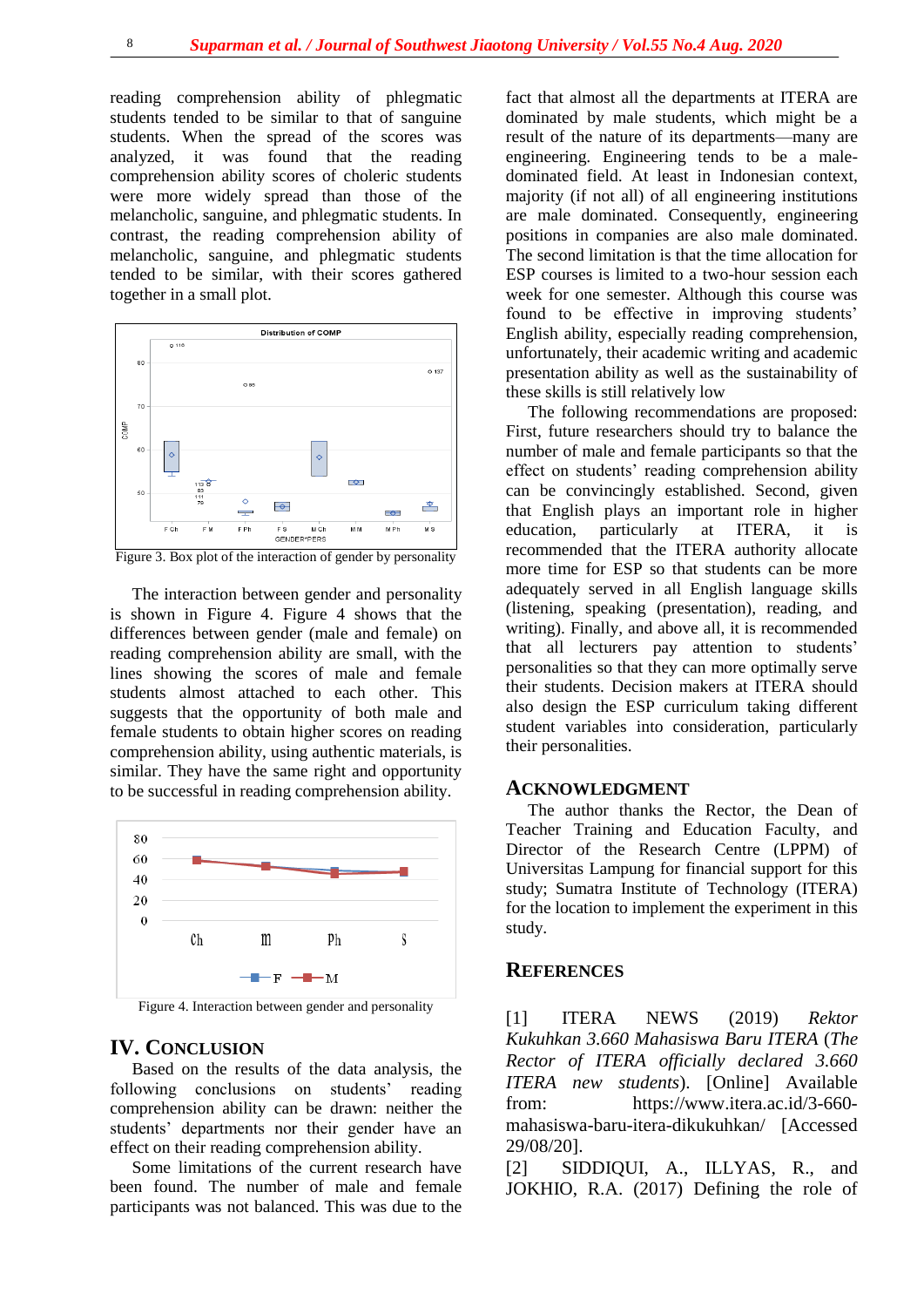assessing strategies to evaluate individual language differences within ESP students. *International Journal of Language and Literature,* 5 (2), pp. 155-161.

[3] SIDDIQUI, A. (2018) Investigating the dilemma of noise within over-crowded classroom of a public sector school Hyderabad, Pakistan. *English for Specific Purposes World*, 56 (20), pp. 1-8.

[4] TZOANNOPOULOU, M. (2013) Foreign language anxiety and fear of negative evaluation in the Greek university classroom. In N. Topintzi, N. Lavidas & M. Moumtzi (eds.), *23rd International Symposium papers on Theoretical and Applied Linguistics - Selected Papers*, *Thessaloniki, April 2013*. Thessaloniki: School of English, Aristotle University of Thessaloniki, pp. 823-838

[5] KATHPALIA, S.S., ONG, K.K.W., and LEONG, A.P. (2019) Communication needs of science graduate students. *RELC Journal*, Feb.2019, pp. 1-17. DOI: [10.1177/](https://doi.org/10.1177/%200033688218822152)  [0033688218822152](https://doi.org/10.1177/%200033688218822152)

[6] SHAHMORADI, Y., and IZADPANAH, S. (2017) Assessing the English language needs of Persian Literature university students from teachers' perspective. *Journal of Recent Research in English Language Studies,* 4 (1), pp. 33-68.

[7] WIJAYA, H. (2019) Resource-based learning: a paradigm shift in materials design. In: *Proceedings of the 6th International Conference on Educational Research and Innovation, Yogyakarta, August 30-31, 2018.*  Yogyakarta: Atlantis Press, pp. 391-397. DOI: 10.2991/iceri-18.2019.24.

[8] GILAKJANI, A.P. and SABOURI, N.B. (2016). How can students improve their reading comprehension skill? *Journal of Studies in Education,* 6(2), pp. 229-240.

[9] VO, T.H.L., WYATT, M. and MCCULLAGH, M. (2016) Exploring the gap between Vietnamese workplace communication in English and English language teaching at a university. *The Asian ESP Journal*, 12 (1), pp. 8-38.

[10] PAUL, R. (1990) *Critical thinking.* Rohnert Park, California: Sonoma State University Center for Critical Thinking and Moral Critique.

[11] THE GLOSSARY OF EDUCATION REFORM. (n.d.). [Online] Available from:

<https://www.edglossary.org/> [Accessed 29/08/20].

[12] BUPHATE, T. and ESTEBAN, R.H. (2018) Integration of critical thinking approaches in Thailand university classrooms: Receptive analysis. *The Asian EFL Journal Quarterly,* 20 (6), pp. 414-428.

[13] CIROCKI, A. and WIDODO, H.P. (2019) Reflective practice in English language teaching in Indonesia: Shared practices from two teacher educators. *Iranian Journal of Language Teaching Research,* 7 (3), pp. 15- 35.

[14] FARRELL, T.S.C. (2018) *Research on reflective practice in TESOL.* New York: Routledge.

[15] FARRELL, T.S.C. (2018) *Reflective language teaching: Practical applications for TESOL teachers*. London: Bloomsbury.

[16] FARRELL, T.S.C. and BENNIS, K. (2013) Reflecting on ESL teacher beliefs and classroom practices: A case study. *RELC Journal,* 44, pp. 163-176.

[17] FARRELL, T.S.C. and IVES, J. (2015) Exploring teacher beliefs and classroom practices through reflective practice. *Language Teaching Research*, 19 (5), pp. 594-610.

[18] FARRELL, T.S.C. (2019) *Reflection as action in ELT*. Alexandria, Virginia: TESOL International Publications.

[19] FARRELL, T.S.C. (2019) *Reflective practice in ELT.* London: Equinox.

[20] DONYAIE, S., and AFSHAR, H.S. (2019) EFL teachers' reflective journal writing: barriers and boosters. *Iranian Journal of Language Teaching Research,* 7 (3), pp. 71- 90.

[21] RAHMATI, T., SADEGHI, K., and GHADERI, F. (2019) English as a foreign language teacher immunity: An integrated reflective practice. *Iranian Journal of Language Teaching Research*, 3, pp. 91-107.

[22] PLAYSTED, S.A. (2019) Reflective Practice to guide teacher learning: a practitioner's journey with beginner adult English language learners. *Iranian Journal of Language Teaching Research,* 7(3), pp. 37-52. [23] GUTIÉRREZ, M.V.A., ADASME, M.A.N., and WESTMACOTT, A. (2019) Collaborative reflective practice: Its Influence on pre-service EFL teachers' emerging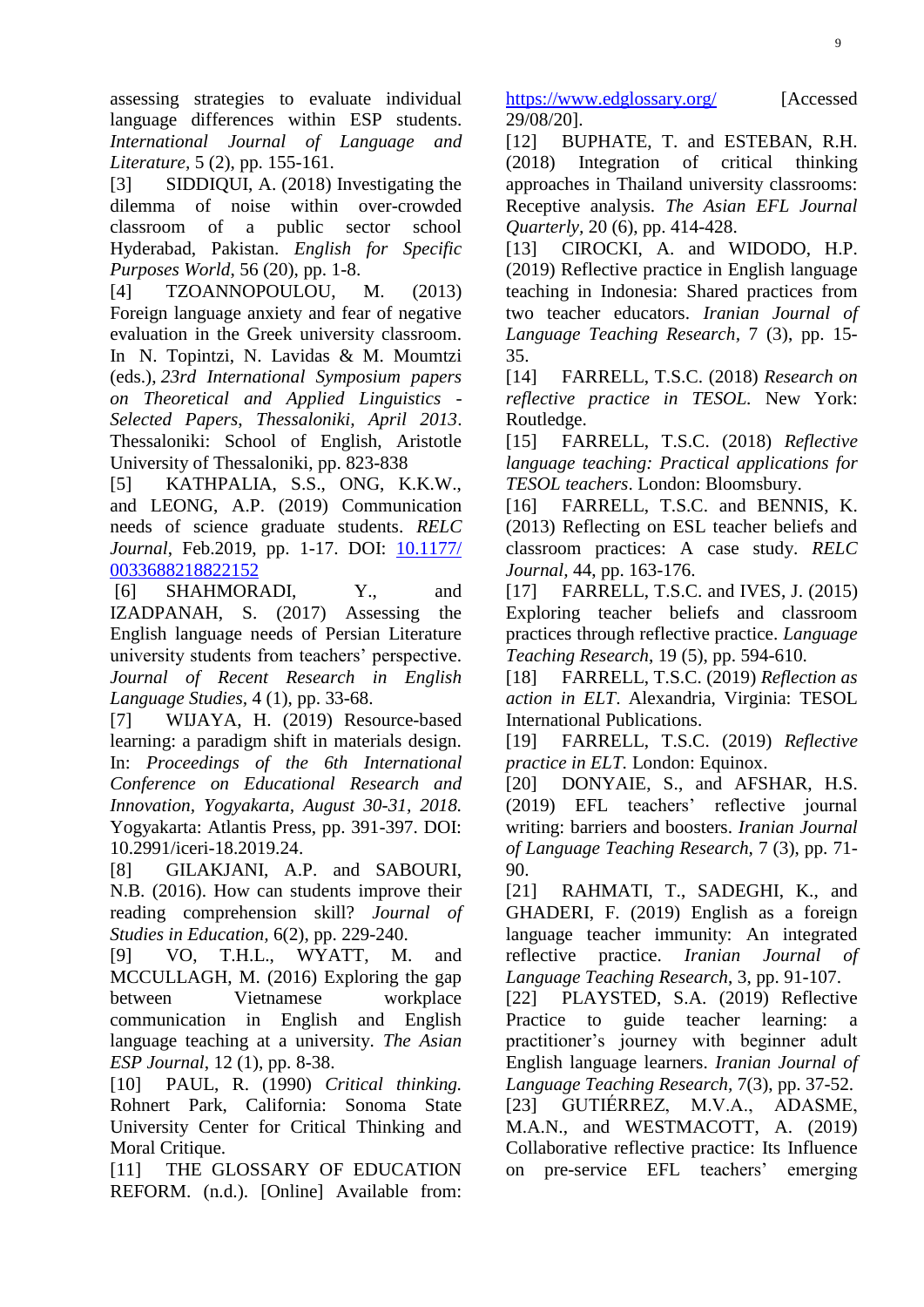professional identities. *Iranian Journal of Language Teaching Research,* 7(3), pp. 53-70. [24] RAND READING STUDY GROUP. (2002) *Reading for under-standing: Toward a research and development program in reading comprehension*. Santa Monica, California: Office of Education Research and Improvement.

[25] MCNAMARA, D.S. and MAGLIANO, J.P. (2009) Towards a comprehensive model of comprehension. In: ROSE, B. (ed.) *The psychology of learning and motivation*. New York: Academic Press, pp. 297-384.

[26] DUKE, N. (2003) *Comprehension instruction for informational text*. Presentation at the annual meeting of the Michigan Reading Association, Grand Rapids, Michigan, USA.

[27] KINTSCH, W. (1998) *Comprehension: A paradigm for cognition*. Cambridge: Cambridge University Press.

[28] VAN DIJK, T. A., and KINTSCH, W. (1983) *Strategies of discourse comprehension.*  New York: Academic Press.

[29] JOHNSON-LAIRD, P.N. (1983) *Mental model: Towards a cognitive science of language, inference and consciousness.*  Cambridge, Massachusetts: Harvard University Press.

[30] POEDJIASTUTIE, D., and OLIVER, R. (2017) English learning needs of ESP learners: Exploring stakeholder perceptions at an Indonesian University. *TEFLIN Journal,* 28 (1), pp. 1-21.

[31] INDRASARI, N. (2016) Project Based Learning in English for Specific Purposes (ESP) Course for Pre-Service Teacher. *English Education: Jurnal Tadris Bahasa Inggris,* 9 (2), pp. 366-379.

[32] ASKAR, K. (2013) Reformulating English for Specific Purposes (ESP) in Indonesia: Current Issues and Future Prospects. *Proceedings of ISELT FBS Universitas Negeri Padang,* 1, pp. 36-48.

[33] ABBASIAN, G.-R., MAHMOUDI, H.M., and SHAHBAZI, A. (2016) An investigation into the effect of authentic materials on improving intermediate EFL learners' pragmatic competence. *Journal of Applied Linguistics and Language Research,* 3 (5), pp. 264-275.

[34] AKBARI, O., and RAZAVI, A. (2016) Using authentic materials in the foreign language classrooms: Teachers' perspectives in EFL classes. *International Journal of Research Studies in Education,* 5 (2), pp. 105- 116.

[35] GHANBARI, N., ESMAILI, F., and SHAMSADDINI, M. R. (2015) The effect of using authentic materials on Iranian EFL learners' vocabulary learning. *Theory and Practice in Language Studies,* 5 (12), pp. 2459-2468.

[36] KILIÇ, Z. V., and İLTER, B. G. (2015) The effect of authentic materials on 12th grade students' attitudes in EFL classes. *ELT Research Journal,* 4 (1), pp. 2-15.

[37] KUSUMAWARDANI, R., SANTOSA, R., and ROSCHSANTININGSIH, D. (2018) Explore the use of authentic materials to teach reading for junior high school. *International Journal of Multicultural and Multireligious Understanding,* 5(4), pp. 298-307.

[38] ASOODEH, M.H., ASOODEH, M.B., and ZAREPOUR, M. (2012) The impact of student-centered learning on academic achievement and social skills. *Procedia - Social and Behavioral Sciences,* 46, pp. 560- 564.

[39] DANA-HINOSOLANGO, M.A., and VEDUA-DINAGSAO, A. (2014) The impact of learner-centered teaching on students' learning skills and strategies. *International Journal for Cross-Disciplinary Subjects in Education,* 5 (4), pp. 1813-1817.

[40] KAPUT, K. (2018) *Evidence for student-centered learning.* [Online] Education Evolving. Available from: [https://www.educationevolving.org/content/evi](https://www.educationevolving.org/content/evidence-for-student-centered-learning) [dence-for-student-centered-learning](https://www.educationevolving.org/content/evidence-for-student-centered-learning) [Accessed 29/08/20].

[41] NAIR, S. P., SHAH, T., SHRUTI S., PANDIT, N., SHAH, G.V. (2013) Case based learning: a method for better understanding of biochemistry in medical students. *Journal of Clinical and Diagnostic Research,* 7 (8), p. 1576 - 1578.

[42] FREY, B. B., SCHMITT, V. L., and ALLEN, J. P. (2012) Defining authentic classroom assessment. *Practical Assessment, Research and Evaluation,* 17 (2), pp. 1-18.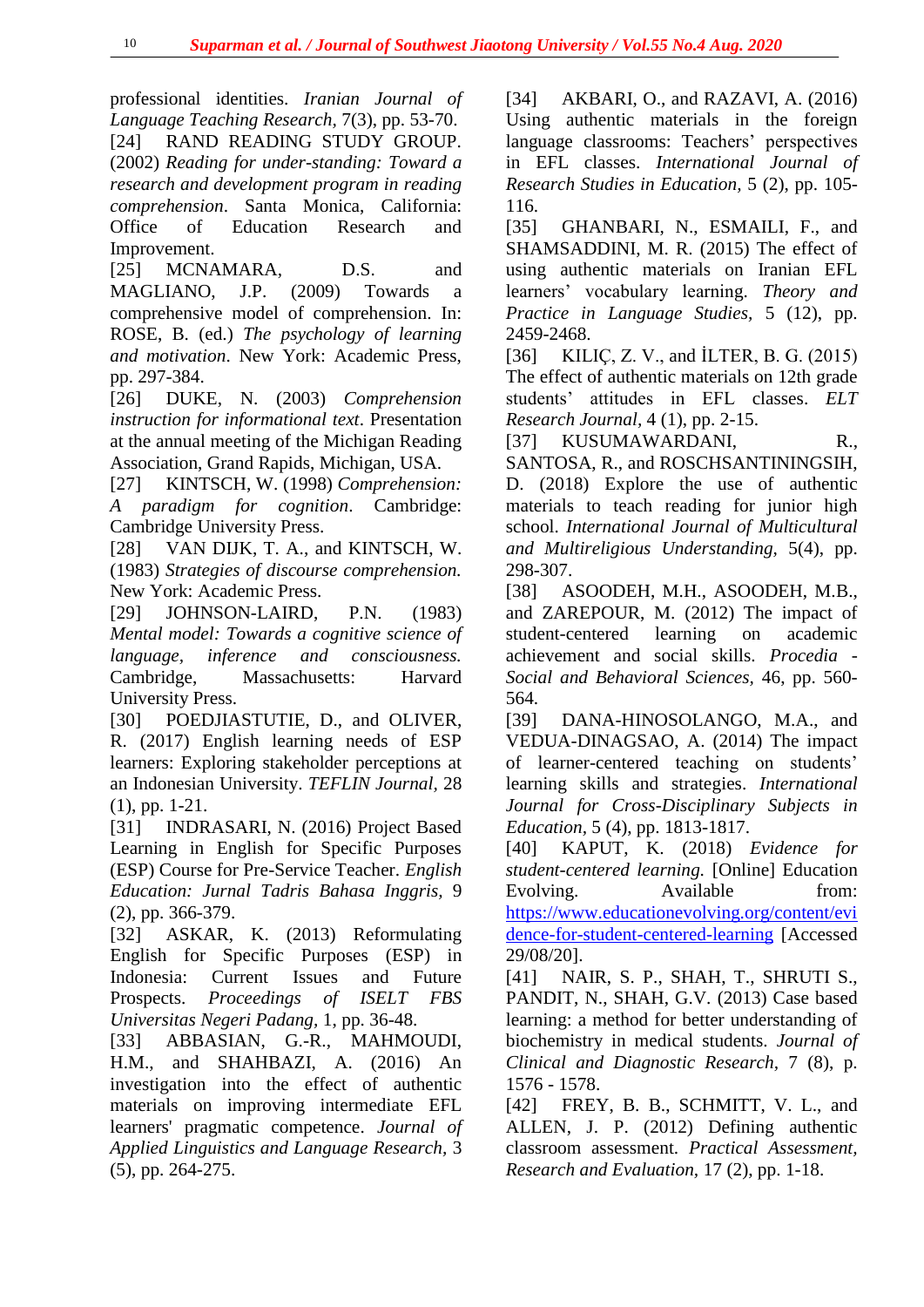[43] KEARNEY, S. (2013) Improving engagement: the use of "authentic self-and" peer-assessment for learning" to enhance the student learning experience. *Assessment and Evaluation in Higher Education,* 38 (7), pp. 875-891.

[44] WEDA, S. (2018) Demotivational teaching practices in EFL classroom: Perceptions of English among Indonesian learners. *The Asian EFL Journal Quarterly,* 20 (6), pp. 399-413.

[45] JOHN HOPKIN UNIVERSITY AFFILIATE JHPIEGO (2019) *Gender concepts and definitions*. [Online] Available from:

<https://gender.jhpiego.org/analysistoolkit/> [Accessed 29/08/20].

[46] GHOSH, S. (2015) *Gender identity and gender role*. [Online] Medscape. Available from: [https://emedicine.medscape.com/article/91799](https://emedicine.medscape.com/article/917990-overview) [0-overview](https://emedicine.medscape.com/article/917990-overview) [Accessed 29/08/20].

[47] JOHN HOPKINS UNIVERSITY (2017) *Key gender concepts*. [Online] Available from: [https://sbccimplementationkits.org/gender/key](https://sbccimplementationkits.org/gender/key-gender-concepts/)

[-gender-concepts/](https://sbccimplementationkits.org/gender/key-gender-concepts/) [Accessed 29/08/20].

[48] SEIFOORI, Z. (2014) Discipline and gender variation in ESP learners' use of metacognitive strategies. *Iranian Journal of Language Teaching Research,* 2 (2), pp. 13- 34.

[49] HOLZMAN, P.S. (2019) *Personality.* [Online] Encyclopaedia Britannica. Available from:

<https://www.britannica.com/topic/personality> [Accessed 29/08/20].

[50] CHERRY, K. (2019) *Theories and terminology of personality psychology*. [Online] Verywell Mind. Available from: [https://www.verywellmind.com/personality-](https://www.verywellmind.com/personality-psychology-study-guide-2795699)

[psychology-study-guide-2795699](https://www.verywellmind.com/personality-psychology-study-guide-2795699) [Accessed 29/08/20].

[51] LITTAUER, F. (1992) *Personality plus.* Erina: [Strand Publishing.](https://www.bookdepository.com/publishers/Strand-Publishing)

[52] [CHRIS,](http://www.josephchris.com/author/seo) J. (2016) *The choleric personality type: definition and features*. [Online] Available from: <https://undepress.net/choleric/> [Accessed 29/08/20].

[53] [CHRIS,](http://www.josephchris.com/author/seo) J. (2016) *The sanguine personality type: Am i sanguine?* [Online]

UnDepress. Available from: <https://undepress.net/sanguine/>

[Accessed 29/08/20].

[54] [CHRIS,](http://www.josephchris.com/author/seo) J. (2016) *The melancholic personality type: definition and features*. [Online] UnDepress. Available from: <https://undepress.net/melancholic/>

[Accessed 29/08/20].

[55] [CHRIS,](http://www.josephchris.com/author/seo) J. (2016) *The phlegmatic personality type: what to expect?* [Online] UnDepress. Available from: <https://undepress.net/phlegmatic/>

[Accessed 29/08/20].

[56] USMAN, M., ELFAKI, F.A.M., and DAOUD, J.I. (2008). *Experimental design for scientists and engineers.* Selangor: IIUM Press.

[57] MILLIKEN, G.A., and JOHNSON, D.E. (2009) *Analysis of messy data. Volume 1: Designed experiments.* 2nd ed. London: CRC Press Informa UK Limited.

[58] TOUTENBURG, H. (1995) *Experimental design and model choice: the planning and analysis of experiments with continuous or categorical response*. Berlin: Springer-Verlag.

[59] UNITED NATIONS EDUCATIONAL, SCIENTIFIC AND CULTURAL ORGANIZATION (2012) *Gender Equality and Equity: A Summary Review of UNESCO's accomplishments since the Fourth World Conference on Women Beijing* 1995. [Online] Available from: [http://www.unesdoc.unesco.org/](http://www.unesdoc.unesco.org/%20images/0012/001211/121145e.pdf) 

[images/0012/001211/121145e.pdf](http://www.unesdoc.unesco.org/%20images/0012/001211/121145e.pdf) [Accessed 17/01/12].

[60] ASGARABADI, Y.H. (2015) Learners' Gender, Reading Comprehension, and Reading Strategies in Descriptive and Narrative Macrogenres. *Theory and Practice in Language Studies,* 5 (12), pp. 2557-2564.

[61] DEVECI, T. and NUNN, R. (2016) Development in freshman engineering students' emotional intelligence in projectbased courses. *The Asian ESP Journal,* 12 (2), pp. 54-92.

[62] ADEL, S.M.R. and ENAYAT, M.J. (2016) Gender representation and stereotyping in ESP Textbooks. *The Asian ESP Journal,* 12 (3), pp. 94-119.

[63] ARELLANO, M.D.C. (2013) Gender differences in reading comprehension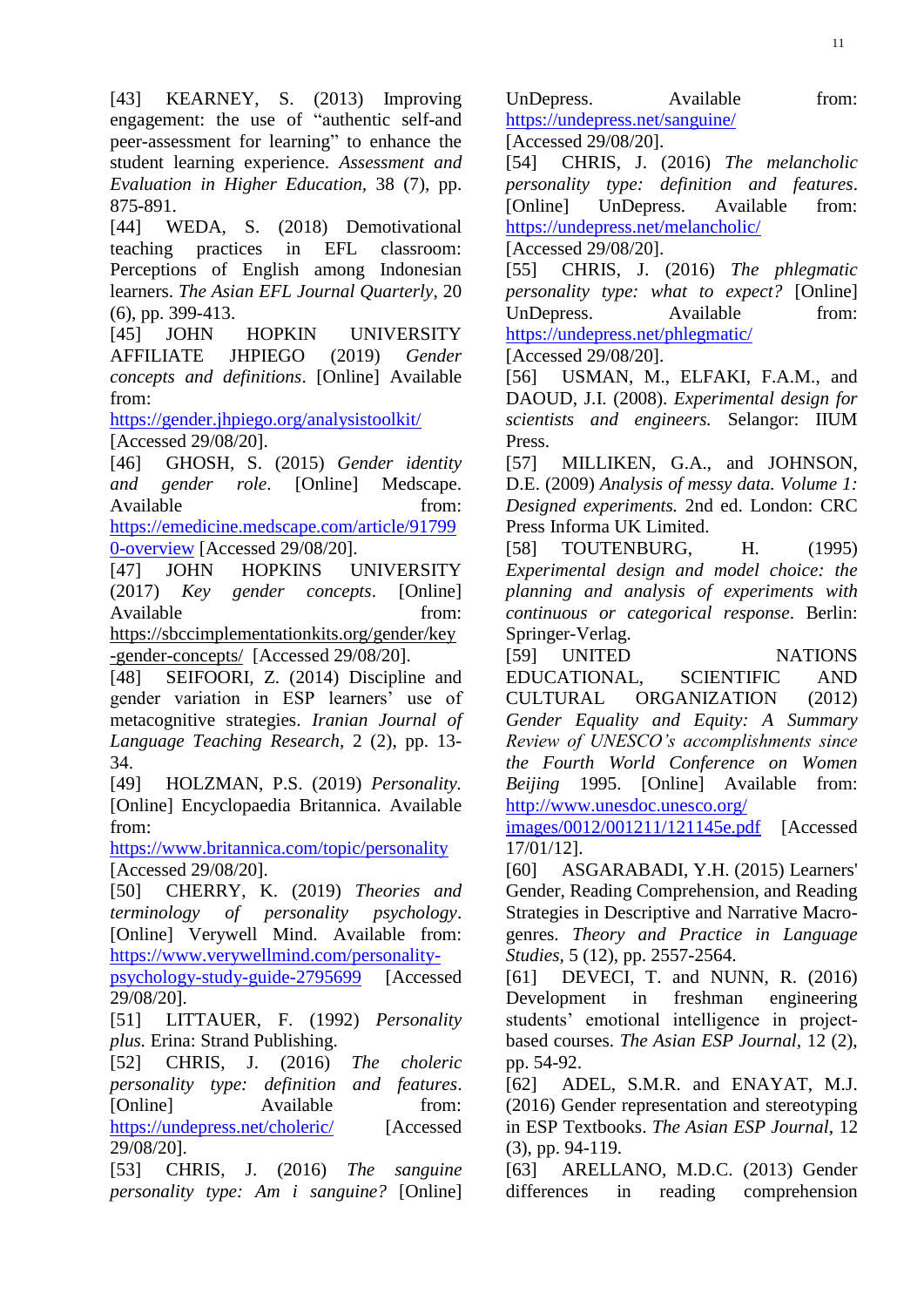achievement in English as a foreign language in compulsory secondary education. *Tejuelo,*  17, pp. 67-84*.*

[64] KRATHWOHL, D.R. (2002) A Revision of Bloom's Taxonomy: An Overview. *Theory into Practice,* 41 (4), pp. 212-218.

[65] ANDERSON, L.W. and KRATHWOHL, D.R. (eds.) (2001) *A Taxonomy for Learning, Teaching, and Assessing: A Revision of Bloom's Taxonomy of Educational Objectives*. Boston, Massachusetts: Allyn & Bacon.

# 参考文:

[1] ITERA NEWS (2019) 校長加強了 3,660 名 ITERA 的新學生(ITERA 的校長正式宣布 3.660 ITERA 的新學生)。 [在線]可從以下網站 獲得:https://www.itera.ac.id/3-660-mahasiswabaru-itera-dikukuhkan/ [訪問時間:20/08/29]。 [2] SIDDIQUI, A., ILLYAS, R. 和 JOKHIO, R.A. (2017) 定義評估策略在 ESP 學生中評估 個體語言差異的作用。國際語言文學雜誌 5 (2)第 155-161 頁。DOI: 10.15640 / ijll.v5n2a16 [3] SIDDIQUI,A.(2018)調查巴基斯坦海得 拉巴一所公立學校過度擁擠的教室內的噪音困 境。《世界特殊目的英語》, 56 (20), 第 1-8 頁。 [4] TZOANNOPOULOU,M。(2013)希臘大 學課堂中的外語焦慮和對負面評價的恐懼。 2013年4月,希臘塞薩洛尼基,第21屆國際理 論和應用語言學國際研討會論文選集(ISTAL 21),第 823-838 頁 [5] KATHPALIA, S.S., ONG, K.K.W.  $\bar{m}$ LEONG, A.P. (2019) 理科研究生的溝通需求。 RELC Journal,第 1-17 頁。DOI: /10.1177 / 0033688218822152 [6] SHAHMORADI, Y.和 IZADPANAH, S. (2017)從教師的角度評估波斯文學大學生的 英語需求。 《英語研究最新研究》,4(1), 第 33-68 頁. [7] WIJAYA,H.(2019)基於資源的學習:材 料設計的範式轉變。 在:第六屆教育研究與創 新國際會議論文集,日惹,2018 年 8 月 30 日至 31 日。日惹:亞特蘭蒂斯出版社,第 391-397 頁。DOI: 10.2991 / iceri-18.2019.24。 [8] A.P. GILAKJANI 和 N.B. SABOURI。 (2016)。學生如何提高他們的閱讀理解能

力?教育研究雜誌,6(2),第 229 – 240 頁。

[9] VO, T.H.L., WYATT, M. 和 MCCULLAGH, M. (2016) 探索越南工作場所 英語交流與大學英語教學之間的差距。 《亞洲 ESP 雜誌》, 12 (1), 第 8-38 頁 [10] PAUL R.(1990)。批判性思考。加利福 尼亞州羅納特公園 (Rohnert Park): 索諾瑪州 立大學批判性思維和道德批判中心。 [11]《教育改革詞彙表》。 [在線]可從以下網站 獲得:https://www.edglossary.org/ [訪問時間: 20/08/29]. [12] BUPHATE, T. 和 ESTEBAN, R.H. (2018)泰國大學課堂中批判性思維方法的整 合:接受性分析。 《亞洲 EFL 雜誌季刊》,20 (6),第 414-428 頁。 [13] CIROCKI,  $A_0$  和 WIDODO, H.P. (2019)印尼英語教學中的反思性實踐:兩位 教師的共同實踐。伊朗語言教學研究雜誌,7 (3),第 15-35 頁。可從以下網站獲得: http://ijltr.urmia.ac.ir/issue\_3103\_3118.html [訪問時間:20/08/29]。 [14] FARRELL, T.S.C.  $(2018)$  TESOL 中反 思實踐的研究。紐約:Routledge。 [15] FARRELL, T.S.C. (2018) 反思性語言 教學:TESOL 教師的實際應用。英國倫敦:布 盧姆斯伯里。 [16] FARRELL, T.S.C.  $\bar{\pi}$  BENNIS, K. (2013)反思 ESL 教師的信念和課堂實踐:案 例研究。 RELC Journal,44,第 163-176 頁。 [17] FARRELL, T.S.C。和 IVES, J. (2015)。 通過反思性練習探索教師的信念和課堂實踐。 語言教學研究,19(5),第 594-610 頁。 [18] FARRELL,T.S.C。 (2019a)。反思是 ELT 中的行動。美國弗吉尼亞州亞歷山大市: TESOL International 出版物。 [19] FARRELL, T.S.C.  $(2019b)$  ELT  $\uparrow$ 的反思性實踐。英國倫敦:春分。 [20] S. DONYAIE, S. 和 AFSHAR, H.S. (2019) EFL 老師的反思性日記寫作:障礙和助推器。 伊朗語言教學研究雜誌,7(3),第 71-90 頁, 可從以下網站獲得: http://ijltr.urmia.ac.ir/issue\_3103\_3118.html [訪問時間:20/08/29]。 [21] RAHMATI, T., SADEGHI, K<sub>o</sub> 和 GHADERI,F。(2019),《英語作為外語教 師的豁免權:綜合反思性實踐》。伊朗語言教 學研究雜誌,3,第 91-107 頁。可從以下網站 獲得: http://ijltr.urmia.ac.ir/issue\_3103\_3118.html [訪問時間:20/08/29]。 [22] PLAYSTED, S.A。 (2019) 反思性實踐指 導教師學習:從業者與初學者成人英語之旅的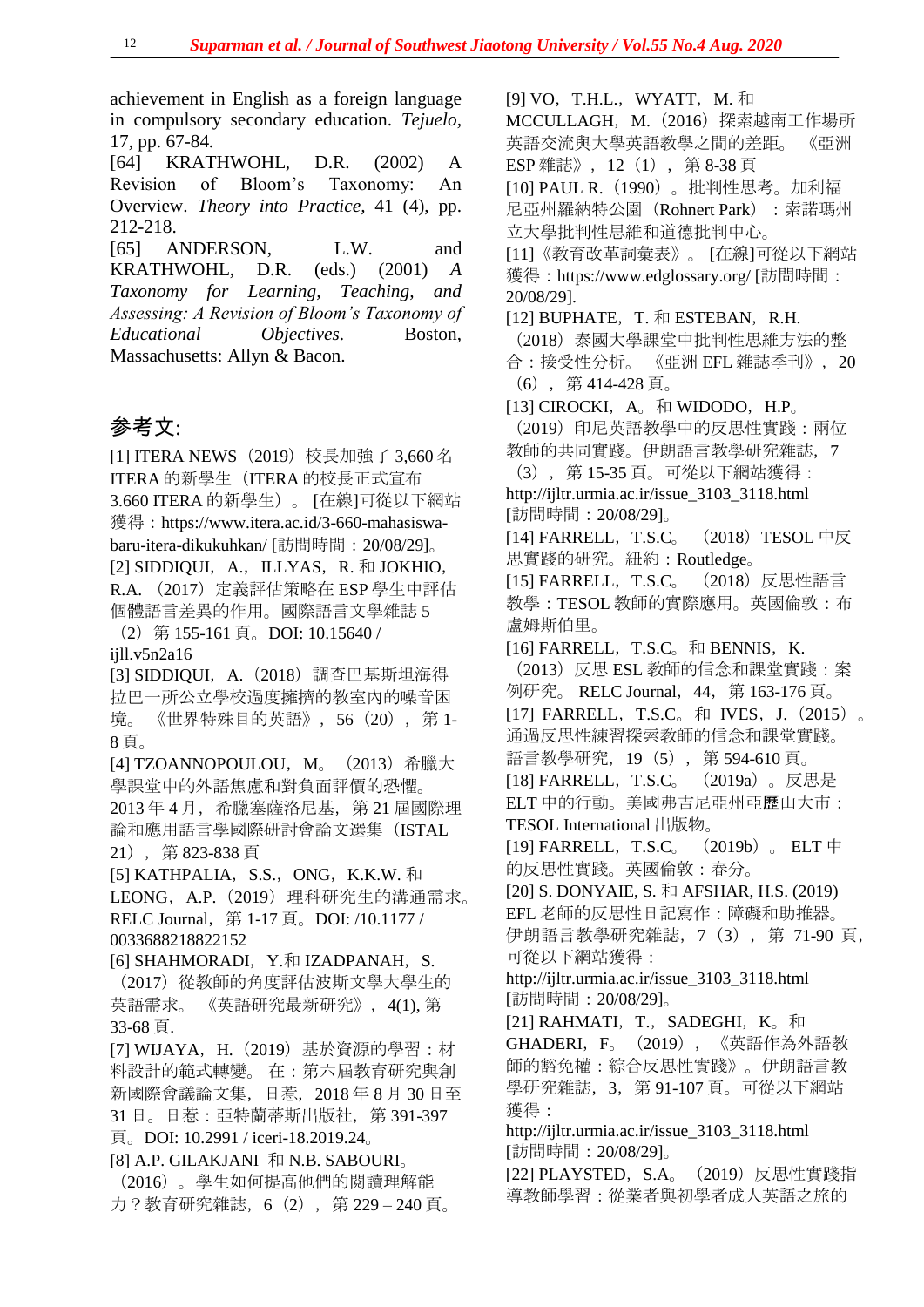旅程。伊朗語言教學研究雜誌,7(3),pp。 37-52 可從以下地點獲得: http://ijltr.urmia.ac.ir/issue\_3103\_3118.html [訪問時間:20/08/29]。 [23] GUTIÉRREZ, M.V.A., ADASME, M.A.N., 和 WESTMACOTT, A. (2019) 合作 反思性實踐:其對職前 EFL 教師新興專業身份 的影響。伊朗語言教學研究雜誌,7(3),第 53-70 頁。可從: http://ijltr.urmia.ac.ir/issue\_3103\_3118.html [訪問時間:20/08/29]。 [24] 蘭德讀書研究小組。 (2002)。為理解而 閱讀:針對閱讀理解的研究和開發計劃。加利 福尼亞州聖莫尼卡:教育研究與改進辦公室。 [25] McNAMARA, D.S. 和 MAGLIANO, J. P. (2009)。建立全面的理解模型。在:B. Rose (Ed。)的學習和動機心理學中, 第 297-384 頁。 美國紐約:學術出版社。 [26] DUKE,N。(2003)。信息文本的理解說 明。在美國密歇根州大急流城的密歇根州讀書 協會年會上的演講。 [27] KINTSCH,W.(1998)。理解:認知的範 式。英國劍橋:劍橋大學出版社。 [28] VAN DIJK, T. A.  $\bar{m}$  KINTSCH, W. (1983)話語理解策略。紐約:學術出版社。 DOI: 10.1177 / 1461445606059565 [29] JOHNSON-LAIRD, P.N。 (1983) 心理 模型:邁向語言,推理和意識的認知科學。美 國馬薩諸塞州劍橋:哈佛大學出版社。 [30] POEDJIASTUTIE,  $D_{\circ}$  和 OLIVER,  $R_{\circ}$ (2017),ESP 學習者的英語學習需求:探索印 尼大學對利益相關者的看法。TEFLIN 雜誌, 28(1),第 1-21 頁。 [31] INDRASARI,N。(2016)。職前教師英 語項目學習(ESP)課程。英語教育:《 Jurnal Tadris Bahasa Inggris》, 9(2), 第 366-379 頁。 [32] ASKAR, K. (2013) 重新制定印度尼西亞 的專用英語(ESP):當前問題和未來展望。 ISELT FBS 巴東州立大學 的論文集,1,第 36- 48 頁。 [33] ABBASIAN, G.-R., MAHMOUDI, H.M. 和 SHAHBAZI,A.(2016)對真實材料對提高 中級 EFL 學習者的語用能力的影響的調查。應 用語言學和語言研究雜誌,3(5),第 264-275 頁。 [34] AKBARI, O.和 RAZAVI, A.  $(2016)$  在 外語教室中使用真實的材料:教師對 EFL 課堂 的看法。《國際教育研究研究雜誌》, 5(2), 第 105-116 頁。 [35] N. GHANBARI, ESMAILI, F。和

SHAMSADDINI, M. R. (2015) 使用真實材料

對伊朗 EFL 學習者的詞彙學習的影響。語言研 究的理論與實踐,5(12), 第 2459-2468 頁。 DOI:.17507 / tpls.0512.05 [36] KILIÇ, Z. V. 和 İLTER, B. G. (2015) 真 實材料對 EFL 班級 12 年級學生態度的影響。 《 ELT 研究雜誌》,4(1),第 2-15 頁。 [37] KUSUMAWARDANI, R., SANTOSA,  $R_0$ ,  $\overline{p}$  ROSCHSANTININGSIH,  $D_0$  (2018) 年)探討了使用正宗材料來教授初中閱讀的方 法。國際多元文化和多宗教理解雜誌,5(4), 第 298-307 頁。 [38] ASOODEH, M. H., ASOODEH, M. B. 和 ZAREPOUR,M.(2012)以學生為中心的學習 對學習成績和社交技能的影響。 Procedia-社會 與行為科學,46,第 560-564 頁。 [39] DANA-HINOSOLANGO, M<sub>o</sub> A.和 VEDUA-DINAGSAO, A. (2014), 以學習 者為中心的教學對學生學習技能和策略的影響。 可從以下網站獲得:https://ru.scribd.com/ document/407701833/module-2 [訪問時間: 20/08/29]。 [40] KAPUT, K. (2018) 以學生為中心的學習 證據。美國明尼蘇達州聖保羅:教育發展。可 從以下網站獲得: https://www.educationevolving.org/content/eviden ce-for-student-centered-learning [訪問時間: 20/08/29]。 [41] NAIR, S. P, SHAH, T., SHRUTI S., PANDIT, N., SHAH, G.V. (2013) 基於案例 的學習:一種用於更好地了解醫學生生物化學 的方法。臨床與診斷研究雜誌,7(8),第 1576 -1578 頁。 [42] FREY, B. B., SCHMITT, V. L. 和 ALLEN, J. P. (2012) 定義真實的課堂評估。 實踐評估,研究與評估,17(2)。第 1-18 頁。 [43] KEARNEY, S. (2013)改善參與度:使用 "對學習進行真實的自我評估和同伴評估"來增 強學生的學習體驗。 《高等教育評估與評估》, 38(7),第 875-891 頁。 [44] WEDA, S. (2018) EFL 課堂上的激勵性 教學實踐:印度尼西亞學習者對英語的認知。 《亞洲 EFL 雜誌季刊》, 20 (6), 第 399 – 413 頁。 [45] JHPIEGO (約翰·霍普金大學附屬 Jhpiego) (2019), 性別概念和定義。美國馬 里蘭州巴爾的摩。可從以下網址獲得: https://gender.jhpiego.org/analysistoolkit/ [訪問時間:20/08/29]。 [46] GHOSH, S. (2015) 性別認同和性別角色。 可從以下網站獲得:https: